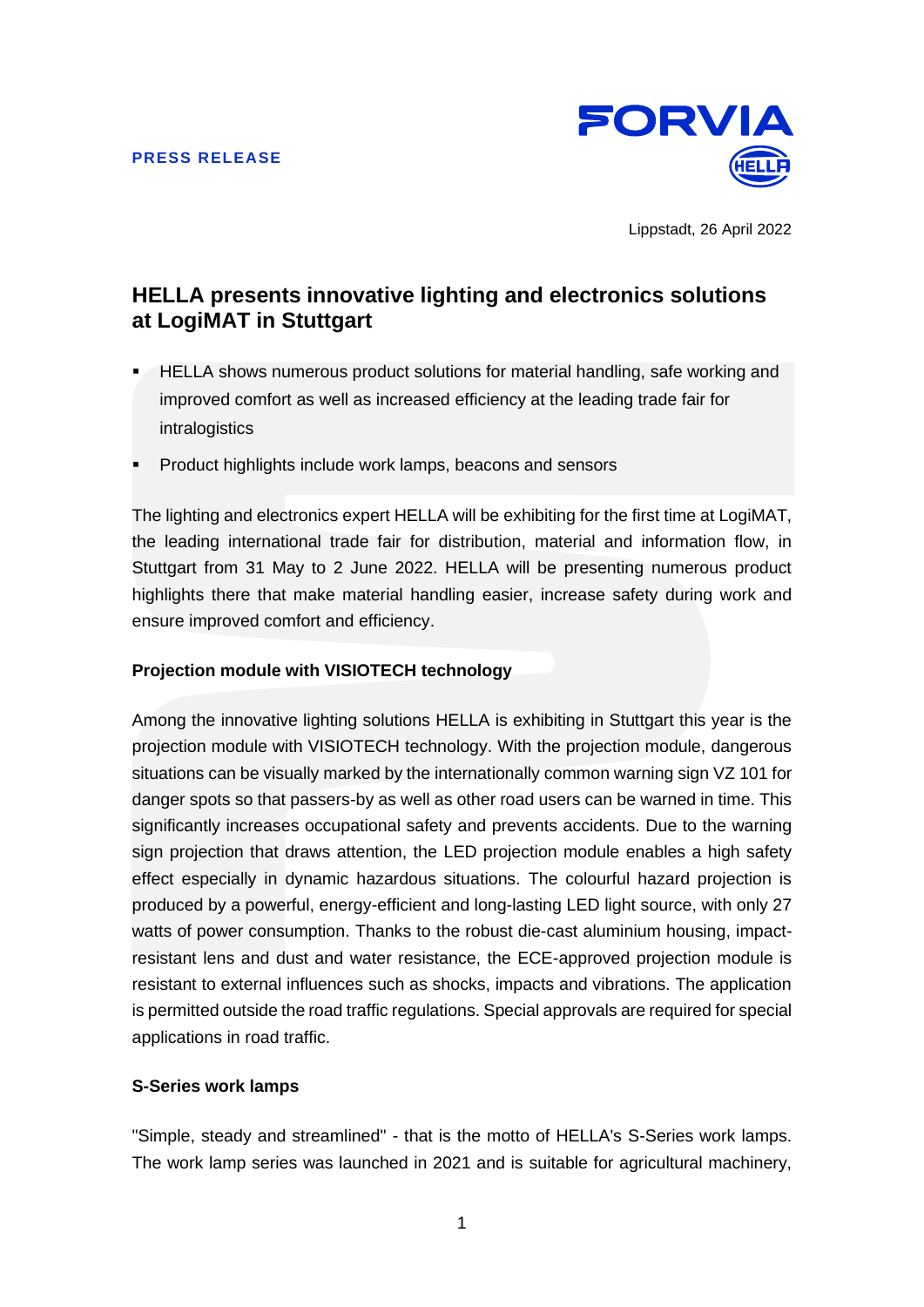### **PRESS RELEASE**



construction machinery, forklifts, truck and trailers, and municipal vehicles. The S-Series is available in both a round and square design, as well as surface-mounted and built-in versions. Thanks to the universal and slim design, vehicle manufacturers can easily and quickly convert existing halogen work lamps to LED technology. The S-series work lamps provide homogeneous illumination with a light colour similar to daylight. The colour temperature is around 6,500 Kelvin. Compared to halogen units, the S-Series scores with high efficiency due to its excellent lumen-watt performance. The highest EMC requirements are met throughout. Another plus: Vehicle manufacturers have the option of using the product to give their vehicles an individual appearance. For example, the respective company logo can be integrated into the reflector if desired.

## **Compact 77 GHz radar sensor**

Radar sensor technology continues to gain importance in the field of driver assistance systems. Radar sensors capture and evaluate object-related speed, angle and distance information. They help to detect and warn of dangerous situations at an early stage. At LogiMAT, HELLA will present a compact 77 GHz radar sensor designed for the most demanding environments IP 6K7 and IP X9K. They enable 360° detection of moving objects such as pedestrians or vehicles as well as non-moving surrounding objects. The frequency modulated continuous wave (FMCW) radar used is independent of weather conditions and can detect both distance and relative speeds. At the same time, the 77 GHz radar sensor ensures fast measurements and reactions to position changes as well as a stable measurement signal even under adverse environmental conditions and contamination on the sensor cap.

## **Find out more and get a comprehensive overview of HELLA's innovative product range at LogiMAT in Stuttgart in Hall 10, F81.**

**Please note:** This text and corresponding photo material can also be found in our press database at: [www.hella.com/press](http://www.hella.com/press) 

### **About HELLA**

HELLA is a listed subsidiary of Faurecia. Together they operate under the overarching umbrella brand FORVIA. Within the factual group, HELLA stands for high-performance lighting technology and automotive electronics. At the same time, the company covers a broad service and product portfolio for the spare parts and workshop business as well as for manufacturers of special vehicles with its Business Group Lifecycle Solutions. HELLA has 36,000 employees at more than